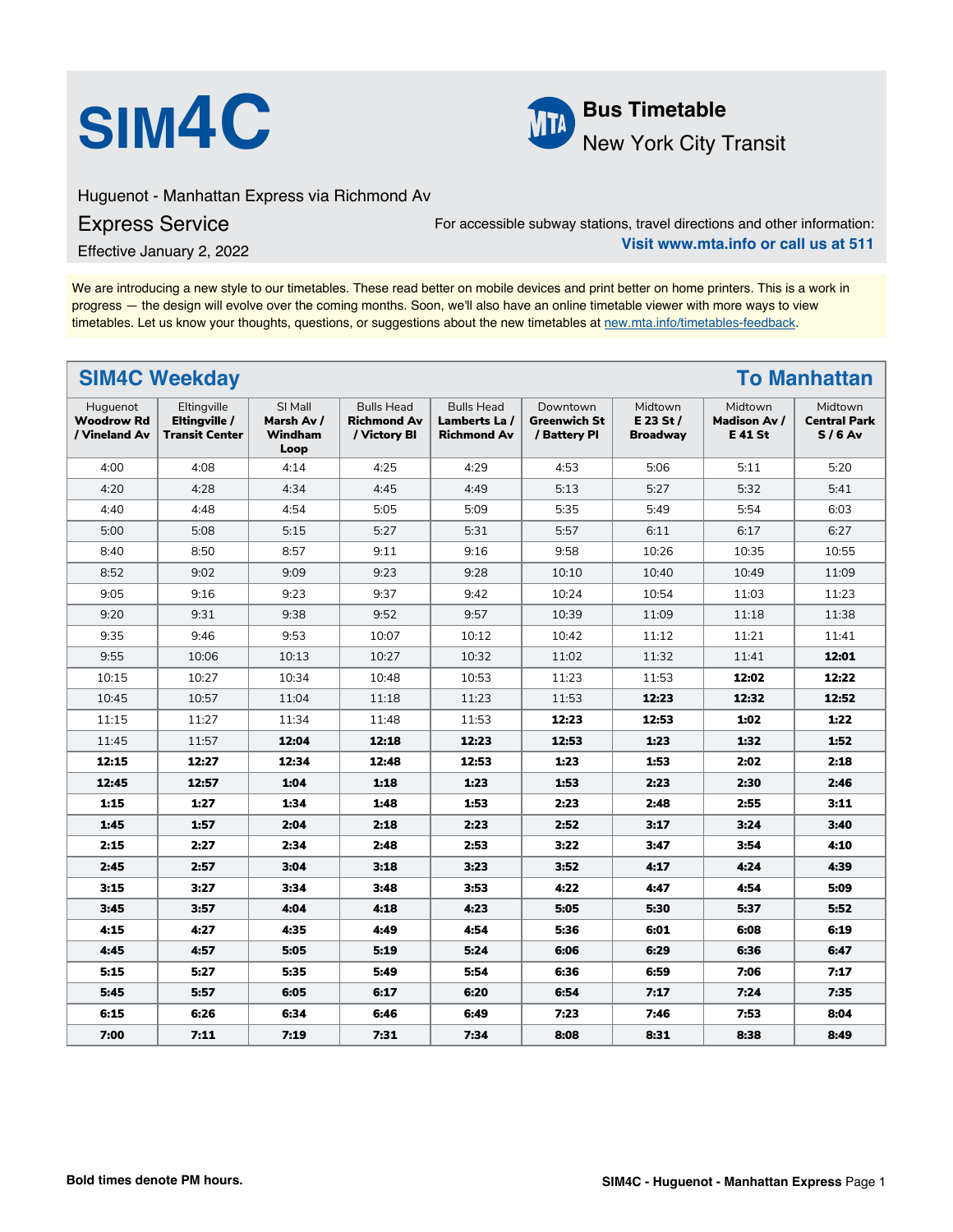|                                      | <b>SIM4C Weekday</b><br><b>To Huguenot</b> |                                                 |                                                 |                                            |                                                                      |                                                                  |                                          |                                                          |                                                                       |                                                  |
|--------------------------------------|--------------------------------------------|-------------------------------------------------|-------------------------------------------------|--------------------------------------------|----------------------------------------------------------------------|------------------------------------------------------------------|------------------------------------------|----------------------------------------------------------|-----------------------------------------------------------------------|--------------------------------------------------|
| Midtown<br>Central<br>Park S/6<br>Av | Midtown<br>5 Av / W<br>40 St               | Midtown<br><b>Park Av</b><br>South / E<br>22 St | Downtown<br><b>Broadway</b><br>/ Chambers<br>St | Downtown<br><b>Broadway</b><br>/ Morris St | <b>Bulls Head</b><br><b>Richmond</b><br>Av/<br><b>Lamberts</b><br>La | <b>Bulls Head</b><br><b>Richmond</b><br>Av/<br><b>Victory BI</b> | SI Mall<br>Marsh Av /<br>Windham<br>Loop | Eltingville<br>Eltingville /<br><b>Transit</b><br>Center | Annadale<br><b>Drumgoole</b><br><b>Rd W/</b><br><b>Annadale</b><br>Rd | Huguenot<br>Woodrow<br>Rd /<br><b>Boulder St</b> |
| 10:20                                | 10:29                                      | 10:37                                           | 10:57                                           | 11:05                                      | 11:33                                                                | 11:35                                                            | 11:46                                    | 11:52                                                    | 11:55                                                                 | 12:03                                            |
| 11:30                                | 11:39                                      | 11:47                                           | 12:07                                           | 12:15                                      | 12:43                                                                | 12:45                                                            | 12:56                                    | 1:02                                                     | 1:05                                                                  | 1:13                                             |
| 12:30                                | 12:39                                      | 12:47                                           | 1:07                                            | 1:16                                       | 1:44                                                                 | 1:46                                                             | 1:58                                     | 2:05                                                     | 2:08                                                                  | 2:16                                             |
| 1:30                                 | 1:40                                       | 1:49                                            | 2:12                                            | 2:21                                       | 2:49                                                                 | 2:51                                                             | 3:03                                     | 3:10                                                     | 3:13                                                                  | 3:23                                             |
| 2:00                                 | 2:10                                       | 2:19                                            | 2:42                                            | 2:51                                       | 3:19                                                                 | 3:21                                                             | 3:33                                     | 3:40                                                     | 3:43                                                                  | 3:53                                             |
| 2:20                                 | 2:30                                       | 2:39                                            | 3:02                                            | 3:10                                       | 3:38                                                                 | 3:40                                                             | 3:52                                     | 3:59                                                     | 4:02                                                                  | 4:12                                             |
| 2:35                                 | 2:45                                       | 2:54                                            | 3:17                                            | 3:25                                       | 3:53                                                                 | 3:55                                                             | 4:07                                     | 4:14                                                     | 4:17                                                                  | 4:27                                             |
|                                      |                                            |                                                 | 3:30                                            | 3:38                                       | 4:06                                                                 | 4:08                                                             | 4:20                                     | 4:27                                                     | 4:30                                                                  | 4:40                                             |
| $\sim$                               | $\overline{a}$                             | ÷,                                              | 3:42                                            | 3:50                                       | 4:18                                                                 | 4:20                                                             | 4:32                                     | 4:39                                                     | 4:42                                                                  | 4:52                                             |
| $\overline{\phantom{a}}$             | $\overline{\phantom{a}}$                   | $\overline{\phantom{a}}$                        | 6:39                                            | 6:46                                       | 7:10                                                                 | 7:12                                                             | 7:22                                     | 7:29                                                     | 7:32                                                                  | 7:42                                             |
| $\overline{\phantom{a}}$             | $\blacksquare$                             | $\blacksquare$                                  | 6:51                                            | 6:58                                       | 7:22                                                                 | 7:24                                                             | 7:34                                     | 7:41                                                     | 7:44                                                                  | 7:54                                             |
|                                      | ÷,                                         | $\bar{a}$                                       | 7:03                                            | 7:10                                       | 7:34                                                                 | 7:36                                                             | 7:46                                     | 7:53                                                     | 7:56                                                                  | 8:06                                             |
| $\bar{\phantom{a}}$                  | $\equiv$                                   | $\bar{\phantom{a}}$                             | 7:16                                            | 7:23                                       | 7:47                                                                 | 7:49                                                             | 7:59                                     | 8:06                                                     | 8:09                                                                  | 8:18                                             |
| 6:50                                 | 7:05                                       | 7:12                                            | 7:31                                            | 7:38                                       | 8:02                                                                 | 8:04                                                             | 8:14                                     | 8:21                                                     | 8:24                                                                  | 8:33                                             |
| 7:10                                 | 7:22                                       | 7:29                                            | 7:48                                            | 7:55                                       | 8:19                                                                 | 8:21                                                             | 8:31                                     | 8:38                                                     | 8:41                                                                  | 8:50                                             |
| 7:30                                 | 7:42                                       | 7:49                                            | 8:08                                            | 8:15                                       | 8:35                                                                 | 8:37                                                             | 8:47                                     | 8:54                                                     | 8:57                                                                  | 9:06                                             |
| 7:50                                 | 8:02                                       | 8:09                                            | 8:24                                            | 8:31                                       | 8:51                                                                 | 8:53                                                             | 9:03                                     | 9:10                                                     | 9:13                                                                  | 9:22                                             |
| 8:10                                 | 8:20                                       | 8:27                                            | 8:42                                            | 8:49                                       | 9:09                                                                 | 9:11                                                             | 9:21                                     | 9:28                                                     | 9:31                                                                  | 9:40                                             |
| 8:30                                 | 8:40                                       | 8:47                                            | 9:02                                            | 9:09                                       | 9:29                                                                 | 9:31                                                             | 9:41                                     | 9:48                                                     | 9:51                                                                  | 10:00                                            |
| 8:50                                 | 9:00                                       | 9:07                                            | 9:22                                            | 9:29                                       | 9:49                                                                 | 9:51                                                             | 10:01                                    | 10:08                                                    | 10:11                                                                 | 10:19                                            |
| 9:10                                 | 9:20                                       | 9:27                                            | 9:42                                            | 9:49                                       | 10:09                                                                | 10:11                                                            | 10:21                                    | 10:28                                                    | 10:31                                                                 | 10:39                                            |
| 9:30                                 | 9:40                                       | 9:47                                            | 10:02                                           | 10:07                                      | 10:27                                                                | 10:29                                                            | 10:39                                    | 10:46                                                    | 10:49                                                                 | 10:57                                            |
| 9:50                                 | 10:00                                      | 10:06                                           | 10:18                                           | 10:23                                      | 10:43                                                                | 10:45                                                            | 10:55                                    | 11:02                                                    | 11:05                                                                 | 11:13                                            |
| 10:10                                | 10:19                                      | 10:25                                           | 10:37                                           | 10:42                                      | 11:02                                                                | 11:04                                                            | 11:14                                    | 11:21                                                    | 11:24                                                                 | 11:32                                            |
| 10:30                                | 10:39                                      | 10:45                                           | 10:57                                           | 11:02                                      | 11:22                                                                | 11:24                                                            | 11:34                                    | 11:41                                                    | 11:44                                                                 | 11:52                                            |
| 10:50                                | 10:59                                      | 11:05                                           | 11:17                                           | 11:22                                      | 11:42                                                                | 11:44                                                            | 11:54                                    | 12:01                                                    | 12:04                                                                 | 12:12                                            |
| 11:10                                | 11:19                                      | 11:25                                           | 11:37                                           | 11:42                                      | 12:02                                                                | 12:04                                                            | 12:14                                    | 12:21                                                    | 12:24                                                                 | 12:32                                            |
| 11:30                                | 11:39                                      | 11:45                                           | 11:57                                           | 12:02                                      | 12:22                                                                | 12:24                                                            | 12:34                                    | 12:41                                                    | 12:44                                                                 | 12:52                                            |
| 12:00                                | 12:09                                      | 12:15                                           | 12:27                                           | 12:32                                      | 12:52                                                                | 12:54                                                            | 1:04                                     | 1:11                                                     | 1:14                                                                  | 1:22                                             |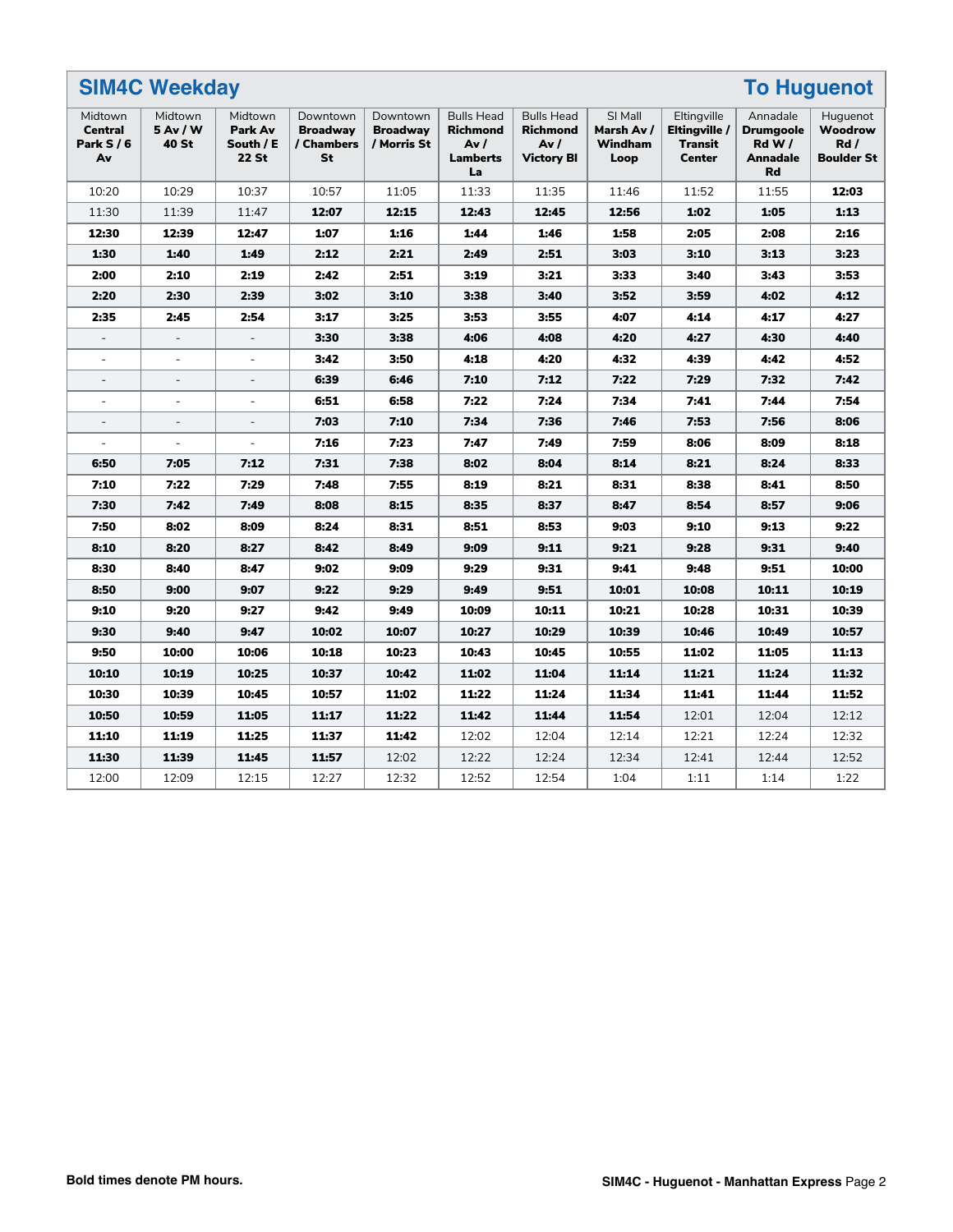|                                                | <b>SIM4C Saturday</b><br><b>To Manhattan</b>          |                                          |                                                         |                                                         |                                                 |                                           |                                                 |                                            |  |
|------------------------------------------------|-------------------------------------------------------|------------------------------------------|---------------------------------------------------------|---------------------------------------------------------|-------------------------------------------------|-------------------------------------------|-------------------------------------------------|--------------------------------------------|--|
| Huguenot<br><b>Woodrow Rd</b><br>/ Vineland Av | Eltingville<br>Eltingville /<br><b>Transit Center</b> | SI Mall<br>Marsh Av /<br>Windham<br>Loop | <b>Bulls Head</b><br><b>Richmond Av</b><br>/ Victory BI | <b>Bulls Head</b><br>Lamberts La/<br><b>Richmond Av</b> | Downtown<br><b>Greenwich St</b><br>/ Battery Pl | Midtown<br>$E$ 23 St /<br><b>Broadway</b> | Midtown<br><b>Madison Av /</b><br><b>E41 St</b> | Midtown<br><b>Central Park</b><br>$S/6$ Av |  |
| 4:30                                           | 4:40                                                  | 4:46                                     | 4:57                                                    | 5:00                                                    | 5:24                                            | 5:36                                      | 5:39                                            | 5:45                                       |  |
| 5:00                                           | 5:11                                                  | 5:17                                     | 5:29                                                    | 5:32                                                    | 5:56                                            | 6:08                                      | 6:11                                            | 6:17                                       |  |
| 5:30                                           | 5:41                                                  | 5:47                                     | 5:59                                                    | 6:02                                                    | 6:26                                            | 6:38                                      | 6:41                                            | 6:47                                       |  |
| 5:50                                           | 6:01                                                  | 6:07                                     | 6:19                                                    | 6:22                                                    | 6:46                                            | 6:58                                      | 7:01                                            | 7:08                                       |  |
| 6:10                                           | 6:21                                                  | 6:27                                     | 6:39                                                    | 6:42                                                    | 7:06                                            | 7:19                                      | 7:23                                            | 7:30                                       |  |
| 6:30                                           | 6:41                                                  | 6:47                                     | 6:59                                                    | 7:02                                                    | 7:26                                            | 7:39                                      | 7:43                                            | 7:50                                       |  |
| 6:50                                           | 7:01                                                  | 7:07                                     | 7:19                                                    | 7:22                                                    | 7:46                                            | 7:59                                      | 8:03                                            | 8:10                                       |  |
| 7:10                                           | 7:22                                                  | 7:28                                     | 7:40                                                    | 7:43                                                    | 8:07                                            | 8:20                                      | 8:24                                            | 8:31                                       |  |
| 7:30                                           | 7:42                                                  | 7:48                                     | 8:00                                                    | 8:03                                                    | 8:27                                            | 8:40                                      | 8:44                                            | 8:51                                       |  |
| 7:50                                           | 8:02                                                  | 8:08                                     | 8:20                                                    | 8:23                                                    | 8:47                                            | 9:00                                      | 9:04                                            | 9:11                                       |  |
| 8:10                                           | 8:22                                                  | 8:28                                     | 8:40                                                    | 8:43                                                    | 9:07                                            | 9:25                                      | 9:29                                            | 9:36                                       |  |
| 8:30                                           | 8:42                                                  | 8:48                                     | 9:00                                                    | 9:03                                                    | 9:27                                            | 9:45                                      | 9:49                                            | 9:56                                       |  |
| 8:50                                           | 9:02                                                  | 9:08                                     | 9:20                                                    | 9:23                                                    | 9:47                                            | 10:05                                     | 10:09                                           | 10:16                                      |  |
| 9:10                                           | 9:22                                                  | 9:28                                     | 9:40                                                    | 9:43                                                    | 10:07                                           | 10:25                                     | 10:29                                           | 10:36                                      |  |
| 9:30                                           | 9:42                                                  | 9:48                                     | 10:00                                                   | 10:03                                                   | 10:27                                           | 10:45                                     | 10:49                                           | 10:56                                      |  |
| 9:50                                           | 10:02                                                 | 10:08                                    | 10:20                                                   | 10:23                                                   | 10:47                                           | 11:05                                     | 11:09                                           | 11:17                                      |  |
| 10:10                                          | 10:22                                                 | 10:28                                    | 10:40                                                   | 10:43                                                   | 11:07                                           | 11:25                                     | 11:29                                           | 11:37                                      |  |
| 10:40                                          | 10:52                                                 | 10:58                                    | 11:10                                                   | 11:14                                                   | 11:42                                           | 12:01                                     | 12:06                                           | 12:15                                      |  |
| 11:10                                          | 11:22                                                 | 11:28                                    | 11:40                                                   | 11:44                                                   | 12:15                                           | 12:38                                     | 12:43                                           | 12:52                                      |  |
| 11:40                                          | 11:55                                                 | 12:02                                    | 12:14                                                   | 12:18                                                   | 12:50                                           | 1:13                                      | 1:18                                            | 1:27                                       |  |
| 12:00                                          | 12:14                                                 | 12:21                                    | 12:33                                                   | 12:37                                                   | 1:09                                            | 1:32                                      | 1:38                                            | 1:46                                       |  |
| 12:20                                          | 12:34                                                 | 12:41                                    | 12:53                                                   | 12:57                                                   | 1:29                                            | 1:52                                      | 1:58                                            | 2:06                                       |  |
| 12:40                                          | 12:54                                                 | 1:01                                     | 1:13                                                    | 1:17                                                    | 1:49                                            | 2:13                                      | 2:19                                            | 2:27                                       |  |
| 1:00                                           | 1:14                                                  | 1:21                                     | 1:33                                                    | 1:37                                                    | 2:09                                            | 2:33                                      | 2:39                                            | 2:47                                       |  |
| 1:20                                           | 1:34                                                  | 1:42                                     | 1:54                                                    | 1:58                                                    | 2:30                                            | 2:54                                      | 3:00                                            | 3:08                                       |  |
| 1:40                                           | 1:54                                                  | 2:02                                     | 2:14                                                    | 2:18                                                    | 2:50                                            | 3:14                                      | 3:20                                            | 3:28                                       |  |
| 2:00                                           | 2:14                                                  | 2:22                                     | 2:34                                                    | 2:38                                                    | 3:10                                            | 3:40                                      | 3:46                                            | 3:54                                       |  |
| 2:30                                           | 2:44                                                  | 2:52                                     | 3:04                                                    | 3:08                                                    | 3:39                                            | 4:09                                      | 4:14                                            | 4:21                                       |  |
| 2:50                                           | 3:04                                                  | 3:12                                     | 3:24                                                    | 3:28                                                    | 3:59                                            | 4:29                                      | 4:34                                            | 4:41                                       |  |
| 3:10                                           | 3:21                                                  | 3:29                                     | 3:41                                                    | 3:45                                                    | 4:16                                            | 4:40                                      | 4:45                                            | 4:52                                       |  |
| 3:40                                           | 3:51                                                  | 3:59                                     | 4:11                                                    | 4:15                                                    | 4:49                                            | 5:13                                      | 5:18                                            | 5:25                                       |  |
| 4:10                                           | 4:21                                                  | 4:28                                     | 4:40                                                    | 4:44                                                    | 5:18                                            | 5:42                                      | 5:47                                            | 5:54                                       |  |
| 4:30                                           | 4:41                                                  | 4:48                                     | 5:00                                                    | 5:04                                                    | 5:38                                            | 6:00                                      | 6:05                                            | 6:12                                       |  |
| 5:00                                           | 5:11                                                  | 5:18                                     | 5:30                                                    | 5:34                                                    | 6:07                                            | 6:29                                      | 6:34                                            | 6:41                                       |  |
| 5:30                                           | 5:41                                                  | 5:48                                     | 6:00                                                    | 6:04                                                    | 6:37                                            | 6:58                                      | 7:03                                            | 7:10                                       |  |
| 5:50                                           | 6:01                                                  | 6:08                                     | 6:20                                                    | 6:24                                                    | 6:57                                            | 7:18                                      | 7:23                                            | 7:30                                       |  |
| 6:10                                           | 6:21                                                  | 6:28                                     | 6:40                                                    | 6:44                                                    | 7:13                                            | 7:34                                      | 7:39                                            | 7:46                                       |  |
| 6:30                                           | 6:41                                                  | 6:47                                     | 6:59                                                    | 7:03                                                    | 7:28                                            | 7:49                                      | 7:54                                            | 8:01                                       |  |
| 7:00                                           | 7:11                                                  | 7:17                                     | 7:28                                                    | 7:32                                                    | 7:57                                            | 8:18                                      | 8:23                                            | 8:30                                       |  |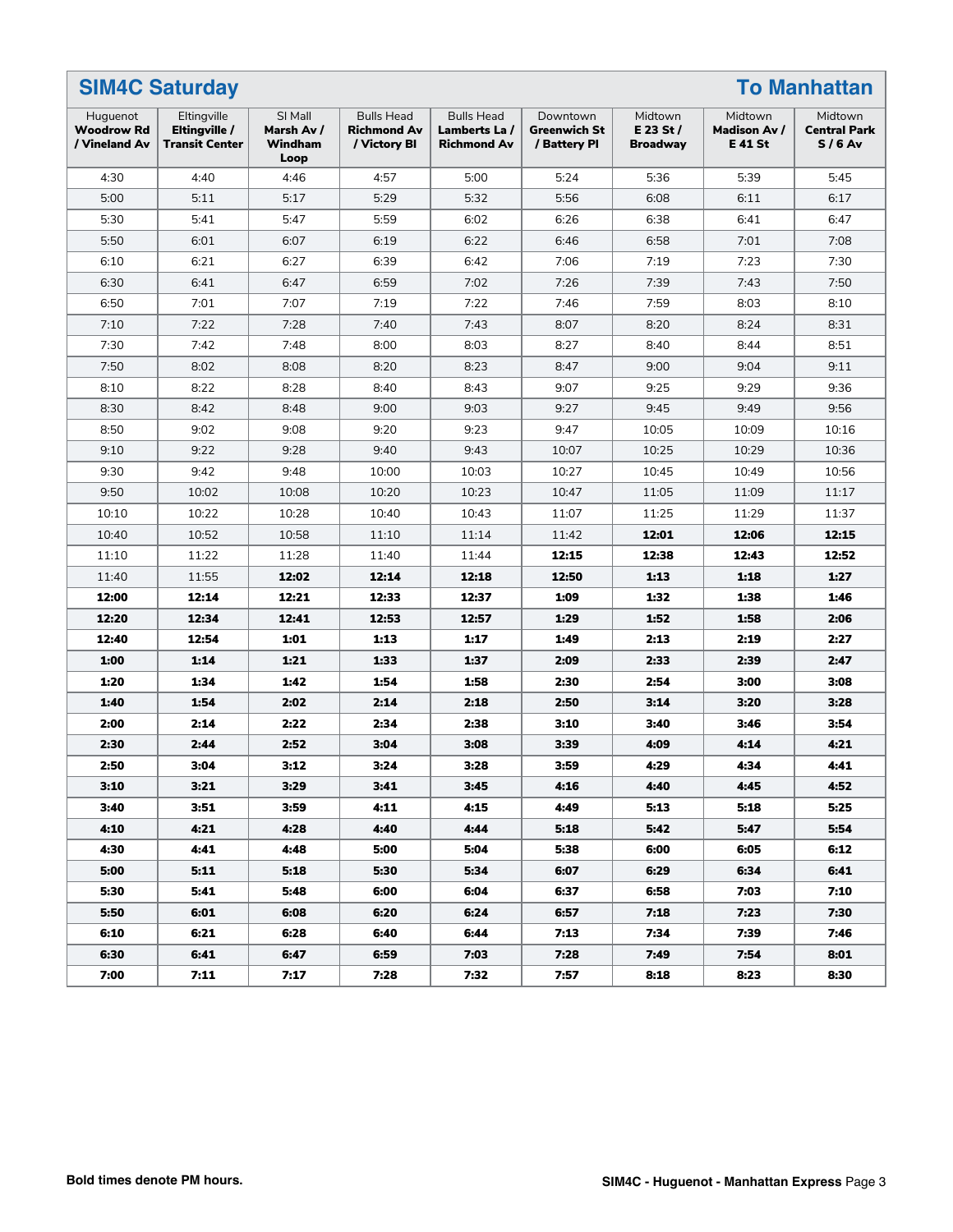|                                             | <b>SIM4C Saturday</b><br><b>To Huguenot</b> |                                                 |                                                 |                                            |                                                                       |                                                            |                                          |                                                          |                                                                     |                                                  |
|---------------------------------------------|---------------------------------------------|-------------------------------------------------|-------------------------------------------------|--------------------------------------------|-----------------------------------------------------------------------|------------------------------------------------------------|------------------------------------------|----------------------------------------------------------|---------------------------------------------------------------------|--------------------------------------------------|
| Midtown<br><b>Central</b><br>Park S/6<br>Av | Midtown<br>5 Av / W<br>40 St                | Midtown<br>Park Av<br>South / E<br><b>22 St</b> | Downtown<br><b>Broadway</b><br>/ Chambers<br>St | Downtown<br><b>Broadway</b><br>/ Morris St | <b>Bulls Head</b><br><b>Richmond</b><br>Av /<br><b>Lamberts</b><br>La | <b>Bulls Head</b><br>Richmond<br>Av /<br><b>Victory BI</b> | SI Mall<br>Marsh Av /<br>Windham<br>Loop | Eltingville<br>Eltingville /<br>Transit<br><b>Center</b> | Annadale<br><b>Drumgoole</b><br>$Rd$ W $/$<br><b>Annadale</b><br>Rd | Huguenot<br>Woodrow<br>Rd /<br><b>Boulder St</b> |
| 6:30                                        | 6:40                                        | 6:46                                            | 6:55                                            | 7:00                                       | 7:21                                                                  | 7:22                                                       | 7:28                                     | 7:32                                                     | 7:37                                                                | 7:46                                             |
| 7:00                                        | 7:11                                        | 7:19                                            | 7:30                                            | 7:35                                       | 7:56                                                                  | 7:57                                                       | 8:03                                     | 8:09                                                     | 8:14                                                                | 8:23                                             |
| 7:30                                        | 7:41                                        | 7:49                                            | 8:00                                            | 8:05                                       | 8:27                                                                  | 8:28                                                       | 8:36                                     | 8:42                                                     | 8:47                                                                | 8:56                                             |
| 8:00                                        | 8:11                                        | 8:19                                            | 8:31                                            | 8:36                                       | 8:58                                                                  | 8:59                                                       | 9:07                                     | 9:13                                                     | 9:18                                                                | 9:27                                             |
| 8:30                                        | 8:41                                        | 8:49                                            | 9:01                                            | 9:06                                       | 9:28                                                                  | 9:29                                                       | 9:37                                     | 9:43                                                     | 9:48                                                                | 9:57                                             |
| 9:00                                        | 9:11                                        | 9:19                                            | 9:31                                            | 9:36                                       | 9:58                                                                  | 9:59                                                       | 10:07                                    | 10:14                                                    | 10:19                                                               | 10:30                                            |
| 9:20                                        | 9:31                                        | 9:39                                            | 9:51                                            | 9:56                                       | 10:18                                                                 | 10:20                                                      | 10:30                                    | 10:37                                                    | 10:42                                                               | 10:53                                            |
| 9:40                                        | 9:51                                        | 9:59                                            | 10:11                                           | 10:16                                      | 10:44                                                                 | 10:46                                                      | 10:56                                    | 11:03                                                    | 11:08                                                               | 11:19                                            |
| 10:00                                       | 10:11                                       | 10:19                                           | 10:33                                           | 10:38                                      | 11:06                                                                 | 11:08                                                      | 11:18                                    | 11:25                                                    | 11:30                                                               | 11:41                                            |
| 10:20                                       | 10:31                                       | 10:39                                           | 10:53                                           | 10:58                                      | 11:26                                                                 | 11:28                                                      | 11:38                                    | 11:45                                                    | 11:50                                                               | 12:01                                            |
| 10:40                                       | 10:51                                       | 10:59                                           | 11:13                                           | 11:18                                      | 11:49                                                                 | 11:51                                                      | 12:01                                    | 12:09                                                    | 12:14                                                               | 12:25                                            |
| 11:00                                       | 11:11                                       | 11:19                                           | 11:35                                           | 11:40                                      | 12:11                                                                 | 12:13                                                      | 12:23                                    | 12:31                                                    | 12:36                                                               | 12:47                                            |
| 11:20                                       | 11:31                                       | 11:39                                           | 11:55                                           | 12:00                                      | 12:33                                                                 | 12:35                                                      | 12:45                                    | 12:53                                                    | 12:58                                                               | 1:09                                             |
| 11:40                                       | 11:51                                       | 11:59                                           | 12:15                                           | 12:21                                      | 12:54                                                                 | 12:56                                                      | 1:06                                     | 1:14                                                     | 1:19                                                                | 1:30                                             |
| 12:00                                       | 12:11                                       | 12:20                                           | 12:38                                           | 12:44                                      | 1:17                                                                  | 1:19                                                       | 1:29                                     | 1:37                                                     | 1:42                                                                | 1:53                                             |
| 12:20                                       | 12:31                                       | 12:40                                           | 12:58                                           | 1:04                                       | 1:37                                                                  | 1:39                                                       | 1:49                                     | 1:57                                                     | 2:02                                                                | 2:13                                             |
| 12:40                                       | 12:51                                       | 1:00                                            | 1:18                                            | 1:24                                       | 1:57                                                                  | 1:59                                                       | 2:09                                     | 2:17                                                     | 2:22                                                                | 2:33                                             |
| 1:10                                        | 1:21                                        | 1:30                                            | 1:48                                            | 1:54                                       | 2:27                                                                  | 2:29                                                       | 2:39                                     | 2:47                                                     | 2:52                                                                | 3:03                                             |
| 1:40                                        | 1:51                                        | 2:00                                            | 2:18                                            | 2:24                                       | 2:57                                                                  | 2:59                                                       | 3:09                                     | 3:17                                                     | 3:22                                                                | 3:33                                             |
| 2:00                                        | 2:11                                        | 2:20                                            | 2:38                                            | 2:44                                       | 3:17                                                                  | 3:19                                                       | 3:29                                     | 3:37                                                     | 3:42                                                                | 3:53                                             |
| 2:20                                        | 2:31                                        | 2:40                                            | 2:58                                            | 3:04                                       | 3:37                                                                  | 3:39                                                       | 3:49                                     | 3:57                                                     | 4:02                                                                | 4:13                                             |
| 2:40                                        | 2:51                                        | 3:00                                            | 3:18                                            | 3:24                                       | 3:57                                                                  | 3:59                                                       | 4:09                                     | 4:16                                                     | 4:20                                                                | 4:31                                             |
| 3:00                                        | 3:11                                        | 3:20                                            | 3:38                                            | 3:44                                       | 4:17                                                                  | 4:19                                                       | 4:29                                     | 4:36                                                     | 4:40                                                                | 4:51                                             |
| 3:20                                        | 3:31                                        | 3:40                                            | 3:58                                            | 4:04                                       | 4:31                                                                  | 4:33                                                       | 4:43                                     | 4:50                                                     | 4:54                                                                | 5:05                                             |
| 3:40                                        | 3:51                                        | 4:00                                            | 4:17                                            | 4:23                                       | 4:50                                                                  | 4:52                                                       | 5:02                                     | 5:09                                                     | 5:13                                                                | 5:24                                             |
| 4:00                                        | 4:11                                        | 4:20                                            | 4:37                                            | 4:43                                       | 5:10                                                                  | 5:12                                                       | 5:22                                     | 5:29                                                     | 5:33                                                                | 5:44                                             |
| 4:30                                        | 4:41                                        | 4:50                                            | 5:07                                            | 5:13                                       | 5:40                                                                  | 5:42                                                       | 5:52                                     | 5:59                                                     | 6:03                                                                | 6:14                                             |
| 4:50                                        | 5:01                                        | 5:10                                            | 5:27                                            | 5:33                                       | 6:00                                                                  | 6:02                                                       | 6:12                                     | 6:19                                                     | 6:23                                                                | 6:34                                             |
| 5:10                                        | 5:21                                        | 5:30                                            | 5:47                                            | 5:53                                       | 6:20                                                                  | 6:22                                                       | 6:32                                     | 6:39                                                     | 6:43                                                                | 6:54                                             |
| 5:40                                        | 5:51                                        | 6:00                                            | 6:17                                            | 6:23                                       | 6:50                                                                  | 6:52                                                       | 7:02                                     | 7:09                                                     | 7:13                                                                | 7:24                                             |
| 6:10                                        | 6:21                                        | 6:30                                            | 6:47                                            | 6:53                                       | 7:20                                                                  | 7:22                                                       | 7:32                                     | 7:39                                                     | 7:43                                                                | 7:54                                             |
| 6:30                                        | 6:41                                        | 6:50                                            | 7:07                                            | 7:13                                       | 7:39                                                                  | 7:41                                                       | 7:51                                     | 7:58                                                     | 8:02                                                                | 8:12                                             |
| 7:00                                        | 7:11                                        | 7:20                                            | 7:36                                            | 7:42                                       | 8:08                                                                  | 8:10                                                       | 8:19                                     | 8:26                                                     | 8:30                                                                | 8:40                                             |
| 7:20                                        | 7:31                                        | 7:40                                            | 7:56                                            | 8:02                                       | 8:27                                                                  | 8:29                                                       | 8:38                                     | 8:45                                                     | 8:49                                                                | 8:59                                             |
| 7:40                                        | 7:51                                        | 8:00                                            | 8:15                                            | 8:21                                       | 8:46                                                                  | 8:48                                                       | 8:57                                     | 9:04                                                     | 9:08                                                                | 9:18                                             |
| 8:00                                        | 8:11                                        | 8:20                                            | 8:35                                            | 8:41                                       | 9:06                                                                  | 9:08                                                       | 9:17                                     | 9:24                                                     | 9:28                                                                | 9:38                                             |
| 8:20                                        | 8:31                                        | 8:40                                            | 8:55                                            | 9:01                                       | 9:26                                                                  | 9:28                                                       | 9:37                                     | 9:44                                                     | 9:48                                                                | 9:58                                             |
| 8:50                                        | 9:01                                        | 9:10                                            | 9:25                                            | 9:31                                       | 9:56                                                                  | 9:58                                                       | 10:07                                    | 10:14                                                    | 10:18                                                               | 10:28                                            |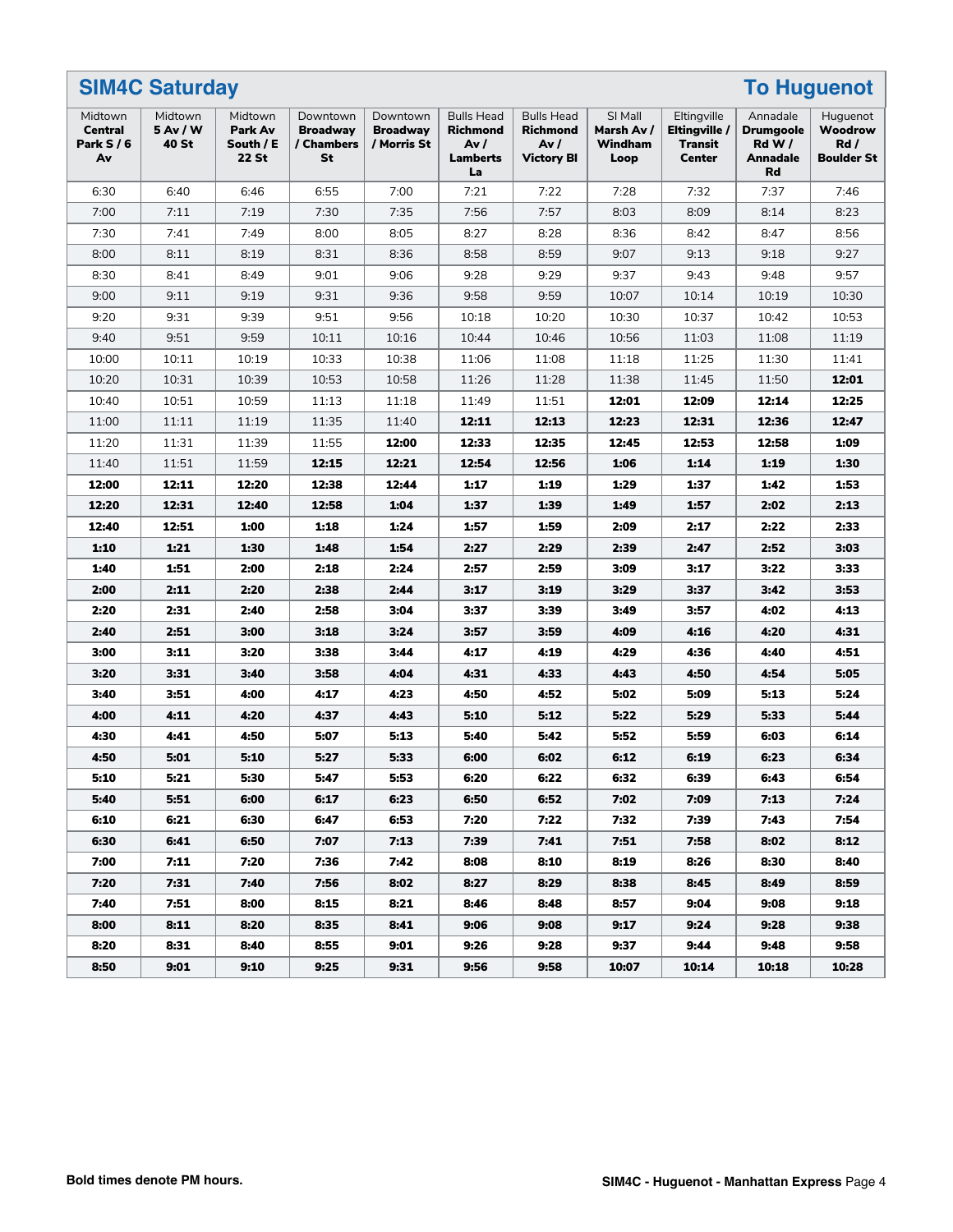|                                                | <b>SIM4C Sunday</b><br><b>To Manhattan</b>            |                                                 |                                                         |                                                          |                                                 |                                         |                                                 |                                            |  |  |
|------------------------------------------------|-------------------------------------------------------|-------------------------------------------------|---------------------------------------------------------|----------------------------------------------------------|-------------------------------------------------|-----------------------------------------|-------------------------------------------------|--------------------------------------------|--|--|
| Huguenot<br><b>Woodrow Rd</b><br>/ Vineland Av | Eltingville<br>Eltingville /<br><b>Transit Center</b> | SI Mall<br>Marsh Av /<br><b>Windham</b><br>Loop | <b>Bulls Head</b><br><b>Richmond Av</b><br>/ Victory BI | <b>Bulls Head</b><br>Lamberts La /<br><b>Richmond Av</b> | Downtown<br><b>Greenwich St</b><br>/ Battery Pl | Midtown<br>E 23 St /<br><b>Broadway</b> | Midtown<br><b>Madison Av /</b><br><b>E41 St</b> | Midtown<br><b>Central Park</b><br>$S/6$ Av |  |  |
| 5:00                                           | 5:09                                                  | 5:14                                            | 5:25                                                    | 5:28                                                     | 5:49                                            | 5:59                                    | 6:02                                            | 6:09                                       |  |  |
| 6:00                                           | 6:10                                                  | 6:16                                            | 6:29                                                    | 6:32                                                     | 6:53                                            | 7:03                                    | 7:07                                            | 7:14                                       |  |  |
| 6:30                                           | 6:40                                                  | 6:46                                            | 6:59                                                    | 7:02                                                     | 7:23                                            | 7:33                                    | 7:37                                            | 7:44                                       |  |  |
| 7:00                                           | 7:10                                                  | 7:16                                            | 7:29                                                    | 7:32                                                     | 7:53                                            | 8:03                                    | 8:07                                            | 8:14                                       |  |  |
| 7:30                                           | 7:40                                                  | 7:46                                            | 7:59                                                    | 8:02                                                     | 8:23                                            | 8:33                                    | 8:37                                            | 8:44                                       |  |  |
| 8:00                                           | 8:10                                                  | 8:16                                            | 8:29                                                    | 8:32                                                     | 8:53                                            | 9:06                                    | 9:10                                            | 9:19                                       |  |  |
| 8:30                                           | 8:41                                                  | 8:47                                            | 9:00                                                    | 9:03                                                     | 9:25                                            | 9:39                                    | 9:43                                            | 9:51                                       |  |  |
| 9:00                                           | 9:12                                                  | 9:18                                            | 9:31                                                    | 9:34                                                     | 9:59                                            | 10:14                                   | 10:18                                           | 10:26                                      |  |  |
| 9:30                                           | 9:44                                                  | 9:50                                            | 10:03                                                   | 10:06                                                    | 10:31                                           | 10:46                                   | 10:50                                           | 10:58                                      |  |  |
| 10:00                                          | 10:14                                                 | 10:20                                           | 10:33                                                   | 10:36                                                    | 11:01                                           | 11:16                                   | 11:20                                           | 11:28                                      |  |  |
| 10:30                                          | 10:44                                                 | 10:50                                           | 11:03                                                   | 11:06                                                    | 11:31                                           | 11:47                                   | 11:52                                           | 11:59                                      |  |  |
| 11:00                                          | 11:14                                                 | 11:20                                           | 11:33                                                   | 11:36                                                    | 12:07                                           | 12:23                                   | 12:28                                           | 12:35                                      |  |  |
| 12:00                                          | 12:14                                                 | 12:20                                           | 12:34                                                   | 12:37                                                    | 1:08                                            | 1:24                                    | 1:29                                            | 1:36                                       |  |  |
| 1:00                                           | 1:14                                                  | 1:20                                            | 1:34                                                    | 1:37                                                     | 2:13                                            | 2:32                                    | 2:36                                            | 2:43                                       |  |  |
| 2:00                                           | 2:12                                                  | 2:18                                            | 2:30                                                    | 2:34                                                     | 3:13                                            | 3:34                                    | 3:38                                            | 3:45                                       |  |  |
| 2:30                                           | 2:42                                                  | 2:49                                            | 3:01                                                    | 3:05                                                     | 3:44                                            | 4:05                                    | 4:09                                            | 4:16                                       |  |  |
| 3:00                                           | 3:12                                                  | 3:19                                            | 3:31                                                    | 3:35                                                     | 4:14                                            | 4:35                                    | 4:39                                            | 4:46                                       |  |  |
| 3:30                                           | 3:42                                                  | 3:49                                            | 4:01                                                    | 4:05                                                     | 4:44                                            | 5:05                                    | 5:09                                            | 5:16                                       |  |  |
| 4:00                                           | 4:12                                                  | 4:19                                            | 4:31                                                    | 4:35                                                     | 5:14                                            | 5:35                                    | 5:39                                            | 5:45                                       |  |  |
| 4:30                                           | 4:42                                                  | 4:49                                            | 5:01                                                    | 5:05                                                     | 5:44                                            | 6:04                                    | 6:08                                            | 6:14                                       |  |  |
| 5:00                                           | 5:12                                                  | 5:19                                            | 5:31                                                    | 5:34                                                     | 6:09                                            | 6:28                                    | 6:32                                            | 6:38                                       |  |  |
| 5:50                                           | 6:02                                                  | 6:09                                            | 6:20                                                    | 6:23                                                     | 6:58                                            | 7:17                                    | 7:21                                            | 7:27                                       |  |  |
| 6:50                                           | 7:01                                                  | 7:07                                            | 7:18                                                    | 7:21                                                     | 7:49                                            | 8:07                                    | 8:11                                            | 8:16                                       |  |  |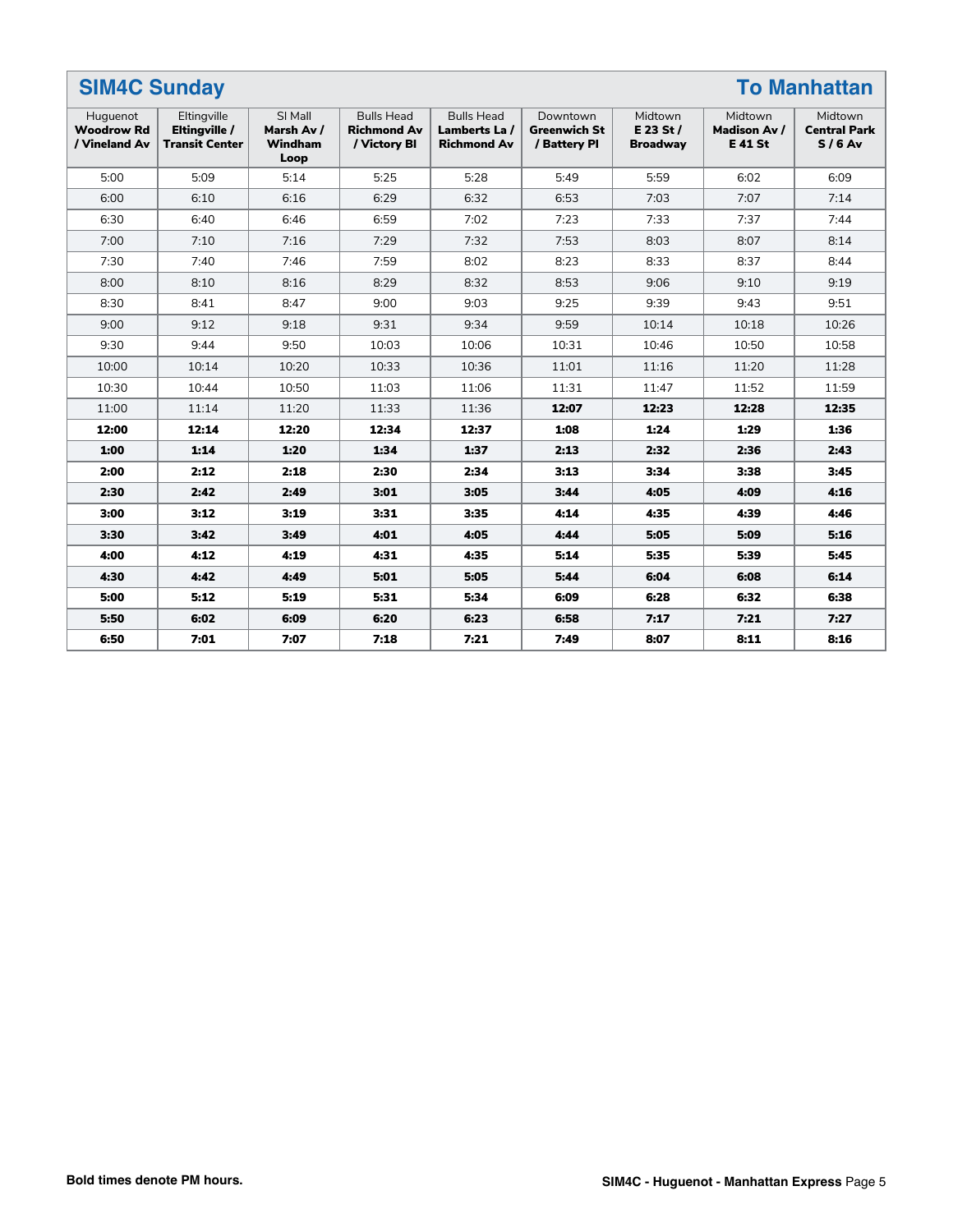| <b>SIM4C Sunday</b><br><b>To Huguenot</b>   |                                     |                                                 |                                                 |                                            |                                                                      |                                                                  |                                          |                                                                 |                                                                       |                                                 |
|---------------------------------------------|-------------------------------------|-------------------------------------------------|-------------------------------------------------|--------------------------------------------|----------------------------------------------------------------------|------------------------------------------------------------------|------------------------------------------|-----------------------------------------------------------------|-----------------------------------------------------------------------|-------------------------------------------------|
| Midtown<br><b>Central</b><br>Park S/6<br>Av | Midtown<br>5 Av / W<br><b>40 St</b> | Midtown<br>Park Av<br>South / E<br><b>22 St</b> | Downtown<br><b>Broadway</b><br>/ Chambers<br>St | Downtown<br><b>Broadway</b><br>/ Morris St | <b>Bulls Head</b><br><b>Richmond</b><br>Av/<br><b>Lamberts</b><br>La | <b>Bulls Head</b><br><b>Richmond</b><br>Av/<br><b>Victory BI</b> | SI Mall<br>Marsh Av /<br>Windham<br>Loop | Eltingville<br>Eltingville /<br><b>Transit</b><br><b>Center</b> | Annadale<br><b>Drumgoole</b><br>Rd W/<br><b>Annadale</b><br><b>Rd</b> | Huguenot<br>Woodrow<br>Rd/<br><b>Boulder St</b> |
| 6:30                                        | 6:37                                | 6:43                                            | 6:52                                            | 6:57                                       | 7:16                                                                 | 7:17                                                             | 7:25                                     | 7:30                                                            | 7:35                                                                  | 7:45                                            |
| 7:30                                        | 7:38                                | 7:45                                            | 7:55                                            | 8:00                                       | 8:20                                                                 | 8:21                                                             | 8:29                                     | 8:35                                                            | 8:40                                                                  | 8:51                                            |
| 8:15                                        | 8:23                                | 8:32                                            | 8:42                                            | 8:47                                       | 9:07                                                                 | 9:08                                                             | 9:16                                     | 9:22                                                            | 9:27                                                                  | 9:38                                            |
| 9:00                                        | 9:08                                | 9:17                                            | 9:27                                            | 9:32                                       | 9:52                                                                 | 9:53                                                             | 10:01                                    | 10:07                                                           | 10:11                                                                 | 10:23                                           |
| 9:30                                        | 9:38                                | 9:47                                            | 9:57                                            | 10:02                                      | 10:22                                                                | 10:24                                                            | 10:34                                    | 10:40                                                           | 10:44                                                                 | 10:56                                           |
| 10:00                                       | 10:10                               | 10:19                                           | 10:30                                           | 10:36                                      | 10:56                                                                | 10:58                                                            | 11:08                                    | 11:14                                                           | 11:18                                                                 | 11:30                                           |
| 10:30                                       | 10:40                               | 10:49                                           | 11:00                                           | 11:06                                      | 11:30                                                                | 11:32                                                            | 11:43                                    | 11:49                                                           | 11:53                                                                 | 12:05                                           |
| 11:00                                       | 11:10                               | 11:18                                           | 11:30                                           | 11:36                                      | 12:00                                                                | 12:02                                                            | 12:13                                    | 12:19                                                           | 12:23                                                                 | 12:35                                           |
| 11:30                                       | 11:40                               | 11:48                                           | 12:00                                           | 12:06                                      | 12:30                                                                | 12:32                                                            | 12:43                                    | 12:49                                                           | 12:53                                                                 | 1:05                                            |
| 12:00                                       | 12:10                               | 12:18                                           | 12:30                                           | 12:36                                      | 1:00                                                                 | 1:02                                                             | 1:13                                     | 1:19                                                            | 1:23                                                                  | 1:35                                            |
| 12:30                                       | 12:40                               | 12:48                                           | 1:00                                            | 1:05                                       | 1:33                                                                 | 1:35                                                             | 1:46                                     | 1:52                                                            | 1:56                                                                  | 2:06                                            |
| 1:00                                        | 1:11                                | 1:18                                            | 1:33                                            | 1:38                                       | 2:10                                                                 | 2:12                                                             | 2:23                                     | 2:29                                                            | 2:33                                                                  | 2:43                                            |
| 2:00                                        | 2:11                                | 2:20                                            | 2:34                                            | 2:39                                       | 3:11                                                                 | 3:13                                                             | 3:24                                     | 3:30                                                            | 3:34                                                                  | 3:44                                            |
| 3:00                                        | 3:11                                | 3:20                                            | 3:34                                            | 3:39                                       | 4:11                                                                 | 4:13                                                             | 4:24                                     | 4:30                                                            | 4:34                                                                  | 4:44                                            |
| 4:00                                        | 4:11                                | 4:20                                            | 4:34                                            | 4:39                                       | 5:11                                                                 | 5:13                                                             | 5:24                                     | 5:30                                                            | 5:34                                                                  | 5:44                                            |
| 4:30                                        | 4:41                                | 4:50                                            | 5:04                                            | 5:09                                       | 5:41                                                                 | 5:43                                                             | 5:54                                     | 6:00                                                            | 6:04                                                                  | 6:14                                            |
| 5:00                                        | 5:11                                | 5:20                                            | 5:34                                            | 5:39                                       | 6:11                                                                 | 6:13                                                             | 6:23                                     | 6:29                                                            | 6:33                                                                  | 6:43                                            |
| 5:30                                        | 5:41                                | 5:50                                            | 6:04                                            | 6:09                                       | 6:35                                                                 | 6:37                                                             | 6:47                                     | 6:53                                                            | 6:57                                                                  | 7:07                                            |
| 6:00                                        | 6:11                                | 6:20                                            | 6:32                                            | 6:37                                       | 7:03                                                                 | 7:05                                                             | 7:15                                     | 7:21                                                            | 7:25                                                                  | 7:35                                            |
| 6:30                                        | 6:41                                | 6:50                                            | 7:02                                            | 7:07                                       | 7:33                                                                 | 7:35                                                             | 7:45                                     | 7:51                                                            | 7:55                                                                  | 8:05                                            |
| 7:00                                        | 7:10                                | 7:18                                            | 7:30                                            | 7:35                                       | 8:01                                                                 | 8:03                                                             | 8:13                                     | 8:19                                                            | 8:23                                                                  | 8:33                                            |
| 7:30                                        | 7:40                                | 7:48                                            | 8:00                                            | 8:05                                       | 8:31                                                                 | 8:33                                                             | 8:43                                     | 8:48                                                            | 8:52                                                                  | 9:02                                            |
| 8:30                                        | 8:39                                | 8:46                                            | 8:56                                            | 9:01                                       | 9:24                                                                 | 9:26                                                             | 9:36                                     | 9:41                                                            | 9:45                                                                  | 9:55                                            |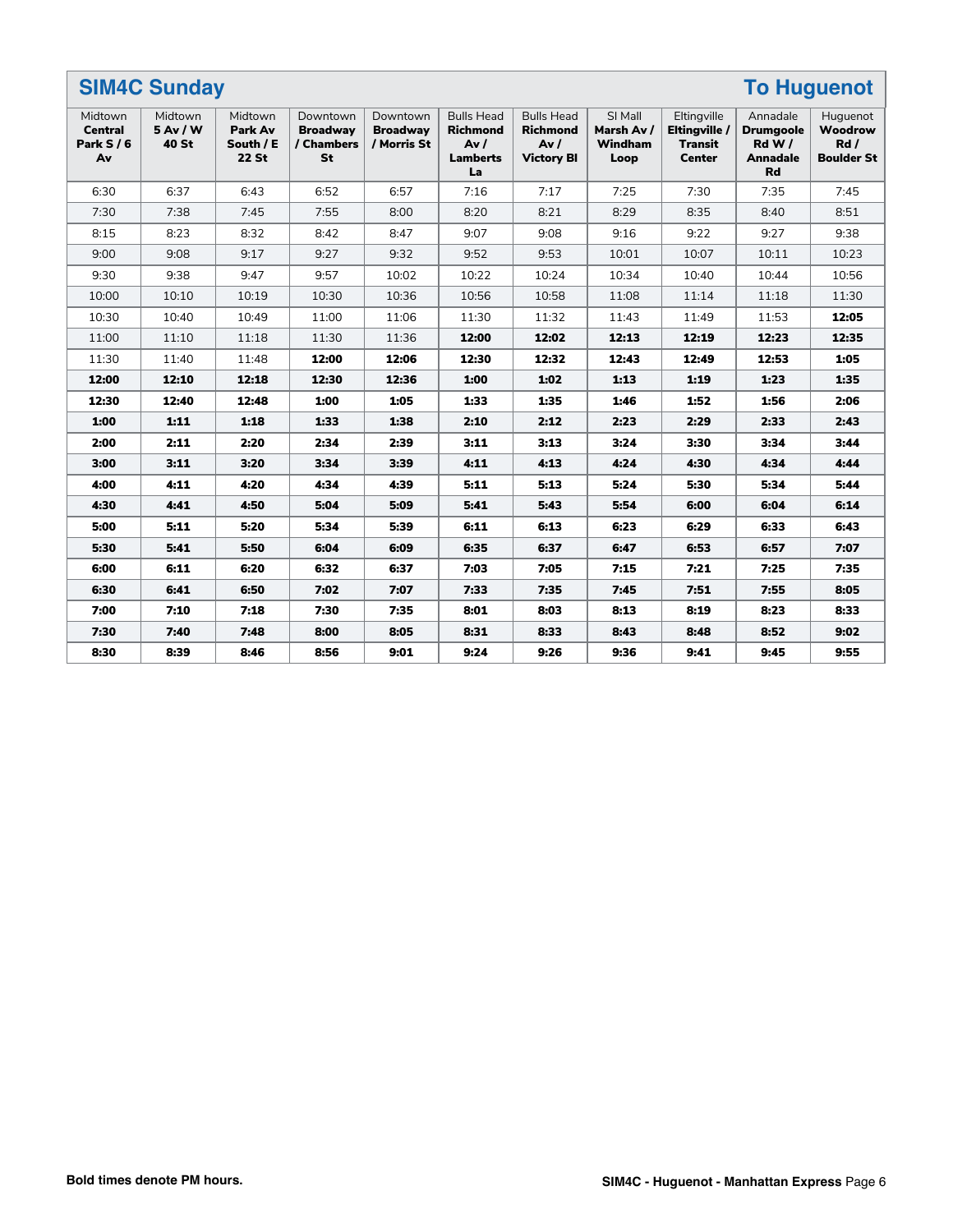

Huguenot - Manhattan Express via Richmond Av

## Express Service

Effective January 2, 2022

For accessible subway stations, travel directions and other information: **Visit www.mta.info or call us at 511**

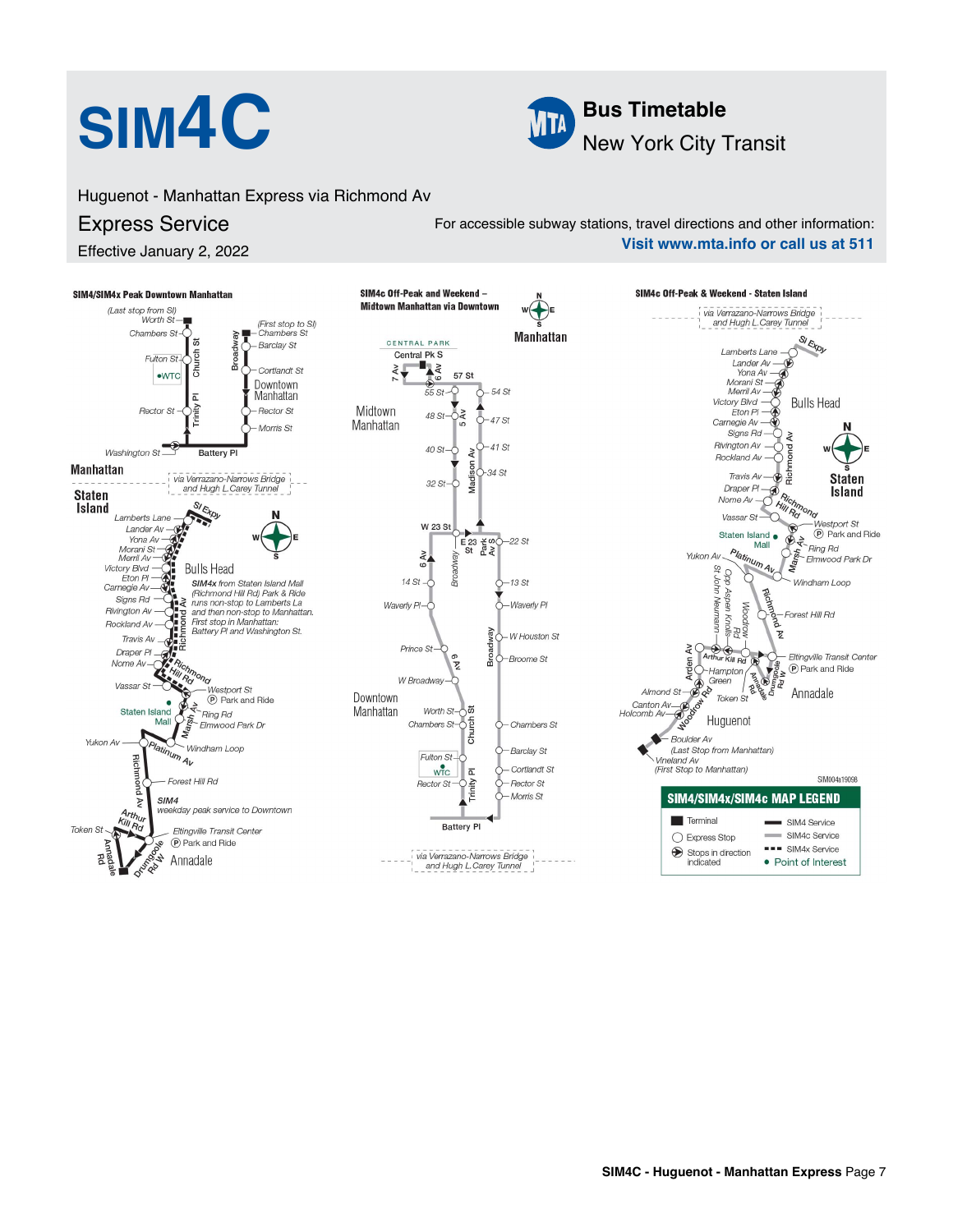**Fares** – MetroCard® is accepted for all MTA New York City trains (including Staten Island Railway - SIR), and, local, Limited-Stop and +SelectBusService buses (at MetroCard fare collection machines). Express buses only accept 7- Day Express Bus Plus MetroCard or Pay-Per-Ride MetroCard. All of our buses and +SelectBusService Coin Fare Collector machines accept exact fare in coins. Dollar bills, pennies, and half-dollar coins are not accepted. OMNY is the MTA's new fare payment system. Use your contactless card or smart device to pay the fare on buses and subways. Visit omny.info for details of the rollout.

**Free Transfers** – Unlimited Ride MetroCard permits free transfers to all but our express buses (between subway and local bus, local bus and local bus etc.) Pay-Per-Ride MetroCard allows one free transfer of equal or lesser value if you complete your transfer within two hours of the time you pay your full fare with the same MetroCard. If you pay your local bus fare with coins, ask for a free electronic paper transfer to use on another local bus.

**Reduced-Fare Benefits** – You are eligible for reduced-fare benefits if you are at least 65 years of age or have a qualifying disability. Benefits are available (except on peak-hour express buses) with proper identification, including Reduced-Fare MetroCard or Medicare card.

**Children** – The subway, SIR, local, Limited-Stop, and +SelectBusService buses permit up to three children, 44 inches tall and under to ride free when accompanied by an adult paying full fare.

**Terms and Conditions** – Fares and MetroCard use are subject to applicable tariffs and conditions of use.

### **Bus Operator Apple Award**

If you think your bus operator deserves an Apple Award--our special recognition for this service, courtesy and professionalism-- go to mta.info/customer-feedback or call 511 and give us the badge or bus number.

#### **Holiday Service 2022**

**Reduced weekday service operates on:** Martin Luther King Day\*, Day After Thanksgiving\*.

**Saturday service operates on:** Presidents Day\*, Independence Day, Dec 26.

**Sunday service operates on:** Memorial Day, Labor Day, Thanksgiving Day, Christmas Day+, New Years Day+.

\* Special schedules for these days will be available at [mta.info](https://new.mta.info/) for express routes only.

+ Service information for the day preceding this holiday or holiday weekend will be provided on [mta.info](https://new.mta.info/), and on service notices posted on buses.

Information in this timetable is subject to change without notice. Traffic conditions and weather can affect running time.

| <b>Travel Help and Information</b>                     | <b>IF YOU SEE</b><br><b>SOMETHING, SAY</b><br><b>SOMETHING.</b>                                                |  |  |  |
|--------------------------------------------------------|----------------------------------------------------------------------------------------------------------------|--|--|--|
| One MTA<br>511<br>One Number.<br>Call 511 and say MTA. | <b>Be suspicious of</b><br>anything<br>unattended.<br>Tell a cop, an MTA<br>employee or call<br>1-888-692-7233 |  |  |  |
| TTY/TDD users only 711                                 | (1-888-NYC-SAFE).                                                                                              |  |  |  |
| <b>Online:</b> www.mta.info                            |                                                                                                                |  |  |  |

**Filing a Title VI Complaint** – MTA New York City Transit ("NYC Transit") and<br>MTA Bus Company are committed to providing non-discriminatory service to<br>ensure that no person is excluded from participation in, or denied the

To request more information about Title VI or to submit a written complaint if you believe that you have been subjected to discrimination, you may contact NYC<br>Transit's Office of Equal Employment Opportunity, 130 Livingston Street, 3rd Floor,<br>Brooklyn, NY 11201.

In addition to your right to file a complaint with NYC Transit and MTA Bus<br>Company, you have the right to file a Title VI complaint with the U.S. Department<br>of Transportation, Federal Transit Administration, Office of Civi